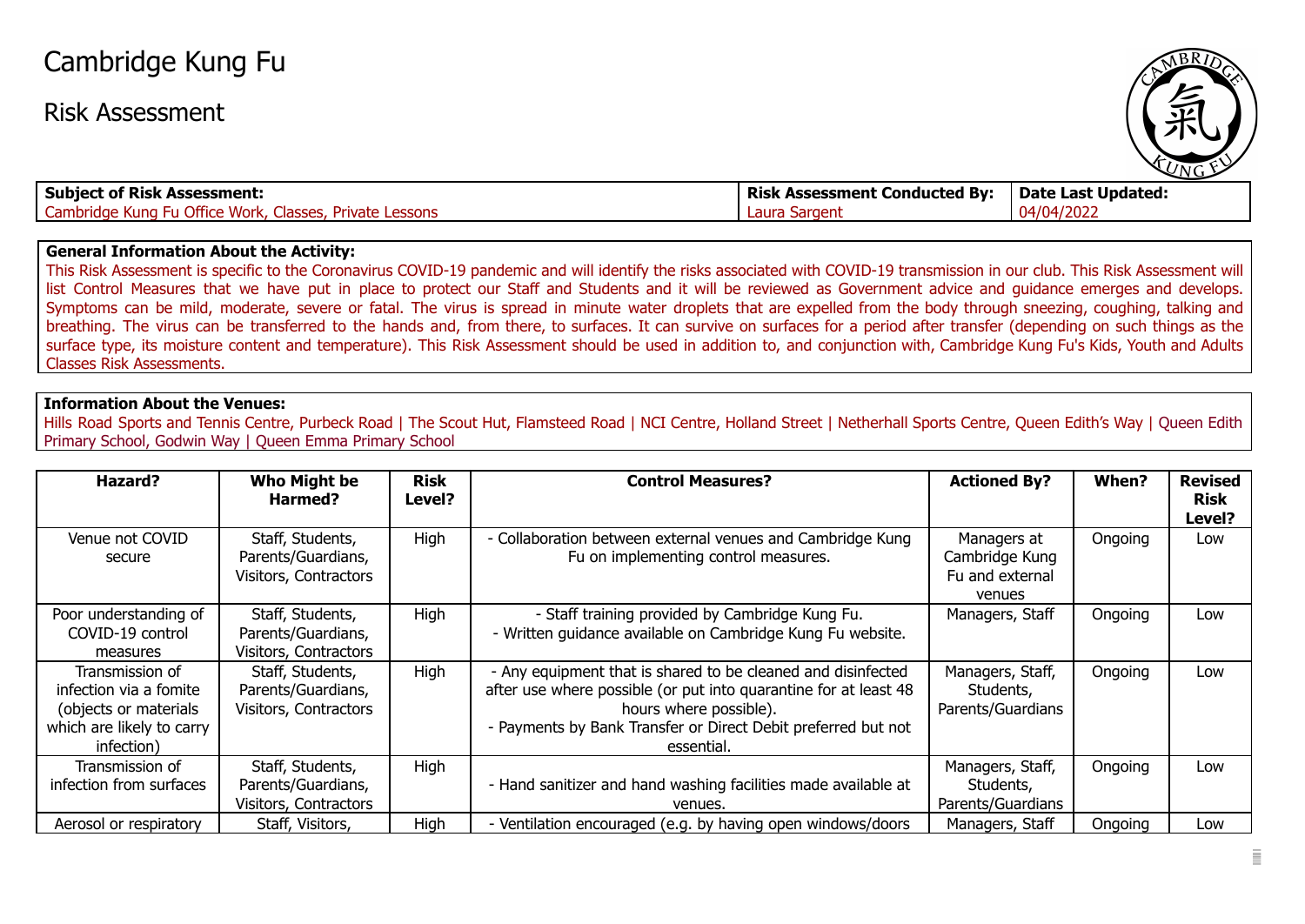| droplet transmission of<br>infection                                   | Contractors                                                     |      | where possible).<br>- Encourage use of outdoor spaces where practical<br>- Adults are to stay out of the room while Kids/YKF classes are<br>being taught<br>- Staff who are high risk should speak to their line manager<br>specifically about how to mitigate their risk<br>- Support staff/students in wearing face coverings where they<br>wish to                                                                                                                                                                                                                                                                                                                                                                                                                                                                                                                                                                                                                                                                                                                                                  |                                                    |         |     |
|------------------------------------------------------------------------|-----------------------------------------------------------------|------|--------------------------------------------------------------------------------------------------------------------------------------------------------------------------------------------------------------------------------------------------------------------------------------------------------------------------------------------------------------------------------------------------------------------------------------------------------------------------------------------------------------------------------------------------------------------------------------------------------------------------------------------------------------------------------------------------------------------------------------------------------------------------------------------------------------------------------------------------------------------------------------------------------------------------------------------------------------------------------------------------------------------------------------------------------------------------------------------------------|----------------------------------------------------|---------|-----|
| Negative mental health<br>effects/stress/anxiety<br>regarding COVID-19 | Staff, Students,<br>Parents/Guardians                           | High | - Managers to promote mental health and wellbeing awareness<br>to staff during the Coronavirus outbreak and offer whatever<br>support they can to help.<br>- Regular meetings and communications between managers and<br>staff to allow staff to raise issues or concerns.<br>- Managers will offer support to staff and students who are<br>affected by Coronavirus or who have a family member affected.<br>- Staff to report any Child Protection concerns to a Designated<br>Safeguarding Lead.                                                                                                                                                                                                                                                                                                                                                                                                                                                                                                                                                                                                    | Managers, Staff                                    | Ongoing | Low |
| Spread of infection from<br>a suspected case                           | Staff, Students,<br>Parents/Guardians,<br>Visitors, Contractors | High | - If you have COVID-19 we ask that you don't attend<br>classes/work for at least 5 days (the 5 days starts the day after<br>you tested positive/symptoms started). If you have COVID-19<br>symptoms please stay away from classes until you feel better.<br>- If you live with, or have stayed overnight, with someone with<br>COVID-19 we advise to do distanced training/teaching or book<br>in catch-up classes. This would last for 10 days after the day the<br>person you live or stayed with symptoms started (or the day<br>their test was taken if they did not have symptoms).<br>- If you generally feel unwell we would also advise that you<br>don't come to class/work.<br>- Staff and students will be directed to the government advice<br>on people with COVID and their contacts.<br>- Instructors can use their discretion to advise someone not to<br>train if they turn up at class with symptoms or positive for<br>COVID-19. Any waste created by a symptomatic person (i.e.<br>cleaning wipes, First Aid supplies) to be double bagged and<br>marked for storage for 72 hours. | Managers, Staff,<br>Students,<br>Parents/Guardians | Ongoing | Low |
| Risk Assessment Verified By: Ross Sargent                              |                                                                 |      | <b>Date: 04/04/22</b>                                                                                                                                                                                                                                                                                                                                                                                                                                                                                                                                                                                                                                                                                                                                                                                                                                                                                                                                                                                                                                                                                  | Risk Assessment Review Date: April 23              |         |     |

**COVID in the workplace:** <https://www.gov.uk/guidance/reducing-the-spread-of-respiratory-infections-including-covid-19-in-the-workplace>